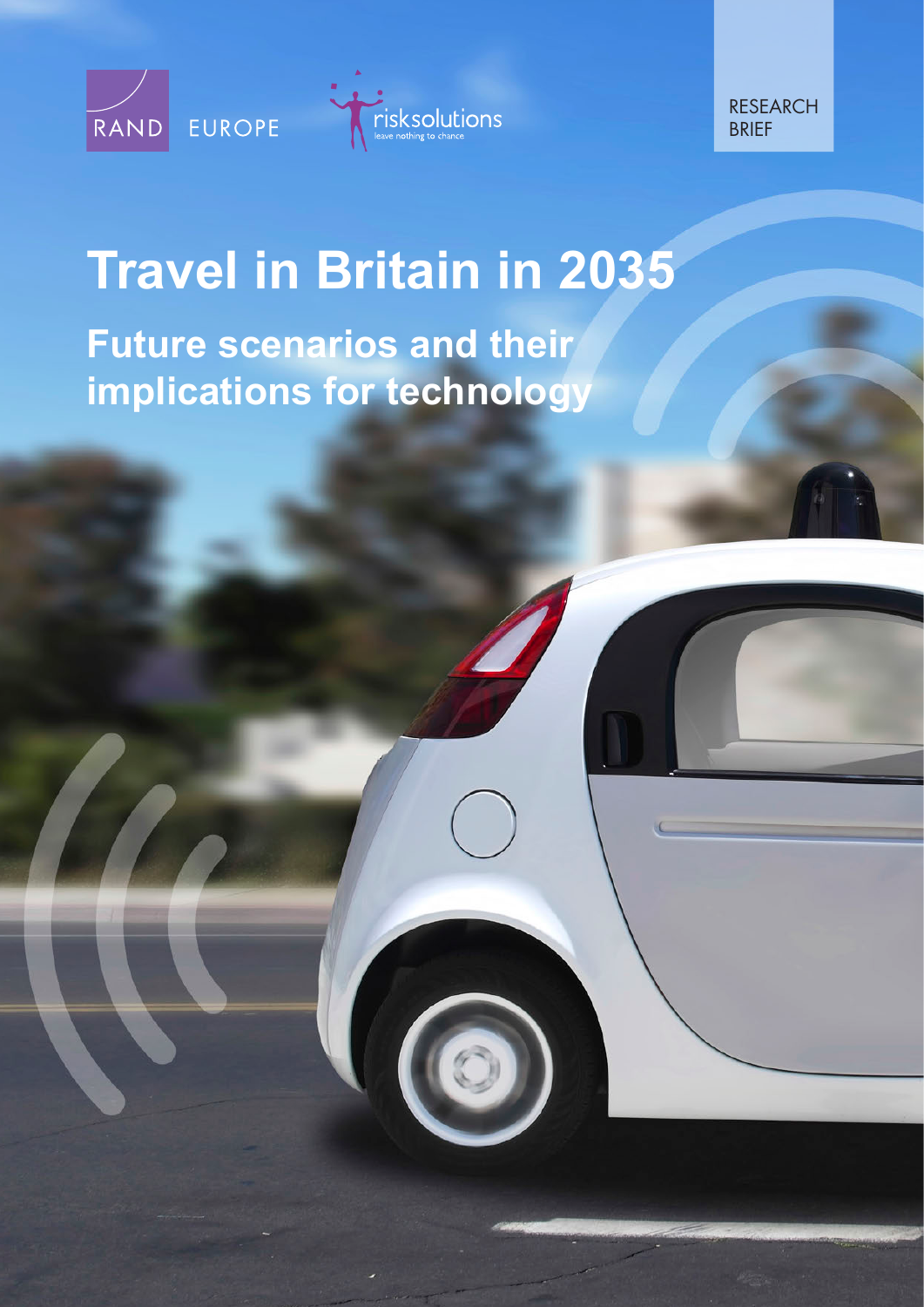

## **Background**

The UK's roads, railways and airports are some of the most congested in the world. In the past, countries have addressed such problems with additional infrastructure investment. But this strategy has its limits: land is finite, government resources are constrained, and study after study has shown that it is not possible to build one's way out of congestion.

In this project we look at how emerging technologies might help to make the transport system more efficient and effective. We use a futures methodology that takes a systematic view of travel activity, looking at scenarios that incorporate insights from key activities that generate travel: work/business, health, retail, long-distance travel for work and leisure, and freight movement. Our focus is on the year 2035, and we have therefore concentrated on technologies that are in development today.

## **Six key technologies**

Based on expert interviews, we identified six technologies that are likely to have an impact on the efficiency and effectiveness of the transport network, either by influencing travel demand, increasing the capacity of the transport network, or improving the productivity of travellers:



**Autonomous vehicles (AVs):** A field of technologies that, in their fullest expression, will allow vehicles to sense their environment and

navigate without human input (e.g. driverless cars).



**Next generation of information and communications technology (ICT) connectivity**: A range of telecommunications technologies

that improve bandwidth, network availability and download and upload speeds for wireless communication, facilitating telecommuting, telehealth and retail activities.



**User apps / Big Data / intelligent processing**: Collectively this refers to the gathering and analysis of vast amounts of data that can be used

to provide personalised information. Together these technologies offer substantial potential for expansion of new mobility services, whether as part of autonomous or non-autonomous vehicle

sharing schemes, or through more efficient transporting of freight, or by allowing travellers to seamlessly travel across modes.



**Advanced manufacturing**: A range of novel technologies, including 3D printing, that improve manufacturing processes and could have the ability

to influence freight travel.



**Internet of Things**: A network of physical objects capable of detecting and communicating information between each other, which could

influence health, retail, logistics and freight.



**Novel materials and embedded sensors in infrastructure**: A range of advances in materials science and production techniques across

the transport network, which could reduce damage and wear-and-tear of road surfaces or automatically repair ruptures or abrasions, thus reducing travel delays.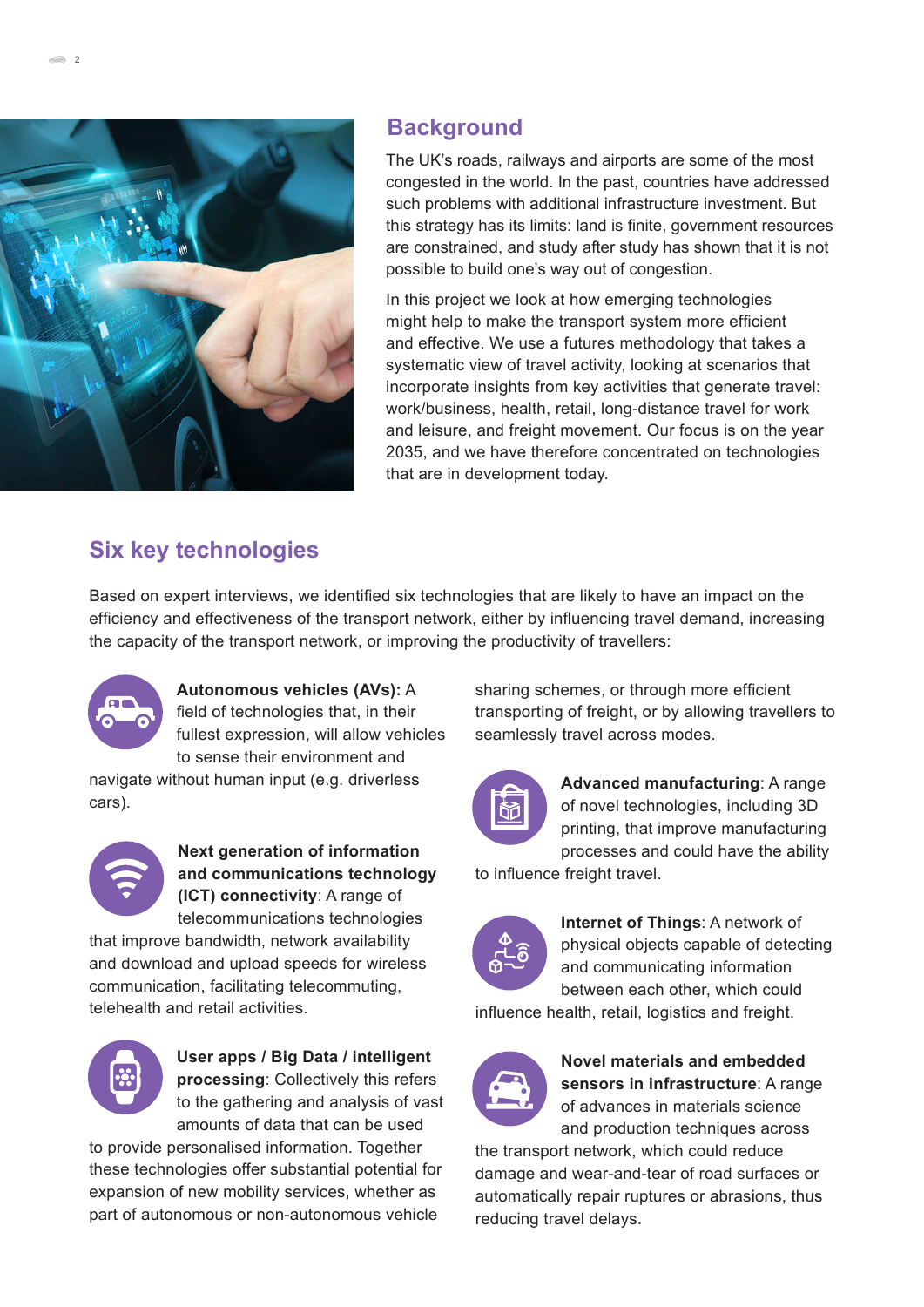### **Three future scenarios**

We used a scenario approach to explore plausible visions of travel in 2035. The aim was not to predict the future, but to explore a broad spectrum of future possibilities. We developed three future travel scenarios, incorporating the six technologies described above, as well as social and economic factors that may influence future travel. These scenarios vary by gross domestic product (GDP) growth assumptions, technology development, cost of travel and total travel.

#### **Driving Ahead**



A scenario where GDP and per capita travel have grown at rates higher than anticipated. Stimulating growth in both is the rise of AVs, which are changing the face of not only transport, but also healthcare and retail. Many of these are shared vehicles, reducing costs for those who no longer have to own cars.

The ease of use has led to growth in vehicle travel and congestion, as being stuck in traffic no longer means being unproductive. As the population has grown, the large proportion of older people who live on their own have greater flexibility to travel, especially for medical visits, and the freight and retail sectors make heavy use of AVs for both long-haul freight as well as delivery to customers.

#### **Live Local**



This scenario is distinguished by more use of digital substitution for travel and lower per capita travel. The most advanced technologies developed by 2035 are more powerful ICT, user apps and the Internet of Things. They have led to some profound changes in travel demand, because their ease of use has led to

far greater use of telepresence. At the same time there has been an evolution in environmental attitudes, with a robust 'Live Local' movement that frowns on excess travel, as well as greater decentralisation of both population and employment away from London. Two other factors have contributed to the decline in per capita travel: first, AVs have not been widely adopted by the public, and second, road pricing has become sophisticated and effective.

#### **Digital Divide**



In this scenario, the economy and the overall population are growing at slower-thananticipated rates. Income inequality is increasing and, while advanced technologies have been commercialised, many remain financially out of reach for much of the population. Lower GDP growth combined with increased travel costs has led to

lower levels of travel per capita. Advanced ICT has contributed to businesses moving away from London, which has remained very expensive. AVs and 3D printing are used fairly extensively in the freight sector, with warehouses around the country serving as devolved 3D printing locations. An extensive peer-to-peer and sharing-based economy has developed, because many people cannot afford to buy everything new.